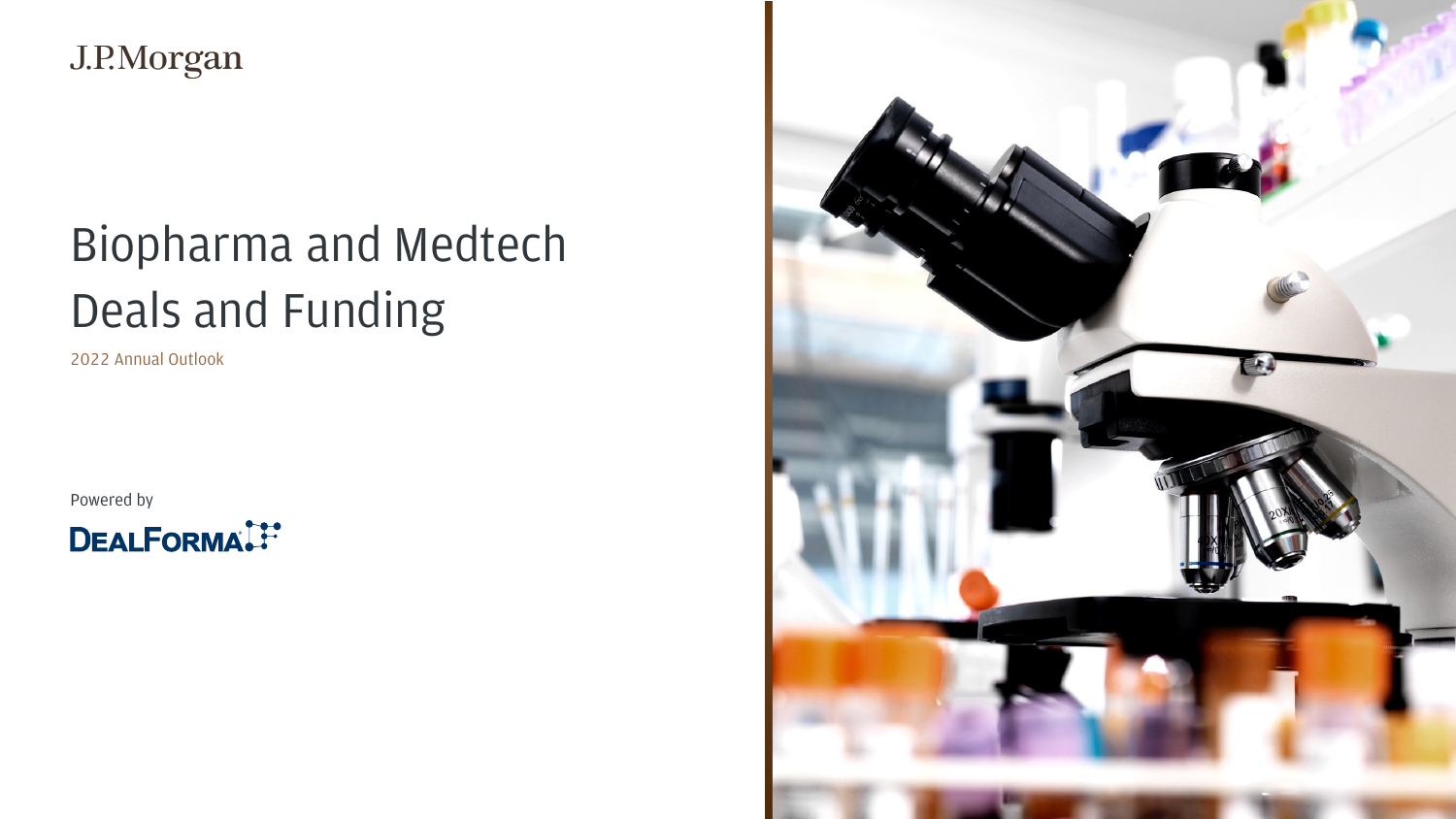## Executive summary

### **Life sciences still going strong entering 2022**

2021 was another banner year for dealmaking in the life sciences sector. Biopharma therapeutics and discovery platform companies led the way in licensing and venture capital attraction—while medtech activity remained well above its pre-pandemic levels.

Here are a few of the highlights our Annual Outlook uncovers:

 • **With many bio-tech stocks** trading off their 52-week highs, it will be interesting to see if the pre-clinical, early-stage IPOs continue in 2022.

- **Biopharma venture investment:** Funding for 2021 hit \$39 billion, surpassing the \$26 billion raised in 2020.
- **Cell and gene therapy:** These sectors attracted the largest median upfront dollars in licensing agreements with big pharma.
- **Medtech:** Diagnostics and digital health therapeutics were the most active subsectors, for both venture capital and partnerships in 2021.
- **R&D partnerships:** The number of deals fell slightly last year, coming off an abundance of activity in 2020 fueled largely by the COVID-19 pandemic.

 At J.P. Morgan, we have a team of bankers and specialists dedicated to the life sciences and healthcare sectors. We believe deeply in the pivotal contributions these clients add to society, shareholders and employees alike.

 Regardless of the size or stage of your company, we're committed to your success. We're prepared and equipped to help you meet your strategic, financial and technical objectives.

 Thank you for taking the time to read this report. We look forward to supporting you.

 Co-Head of Healthcare, Commercial Banking Sincerely, Kathryn McDonough J.P. Morgan

 and technology platforms engaged in drug discovery, clinical R&D and commercialization. Medtech companies are defined as firms developing medical devices, diagnostics, digital health therapeutics and research tools. Therapy areas, development stages and modalities are segmented per the DealForma database. Biopharma companies are defined as firms developing therapeutics

What does this all mean for 2022?

• **The sector is flush with cash,** creating a seller's market and setting the stage for more acquisitions.

 Financials are based on disclosed figures curated by DealForma. Multiple tranches of the same Series are counted as one together.

Data as of 1/7/2022



### **Parameters**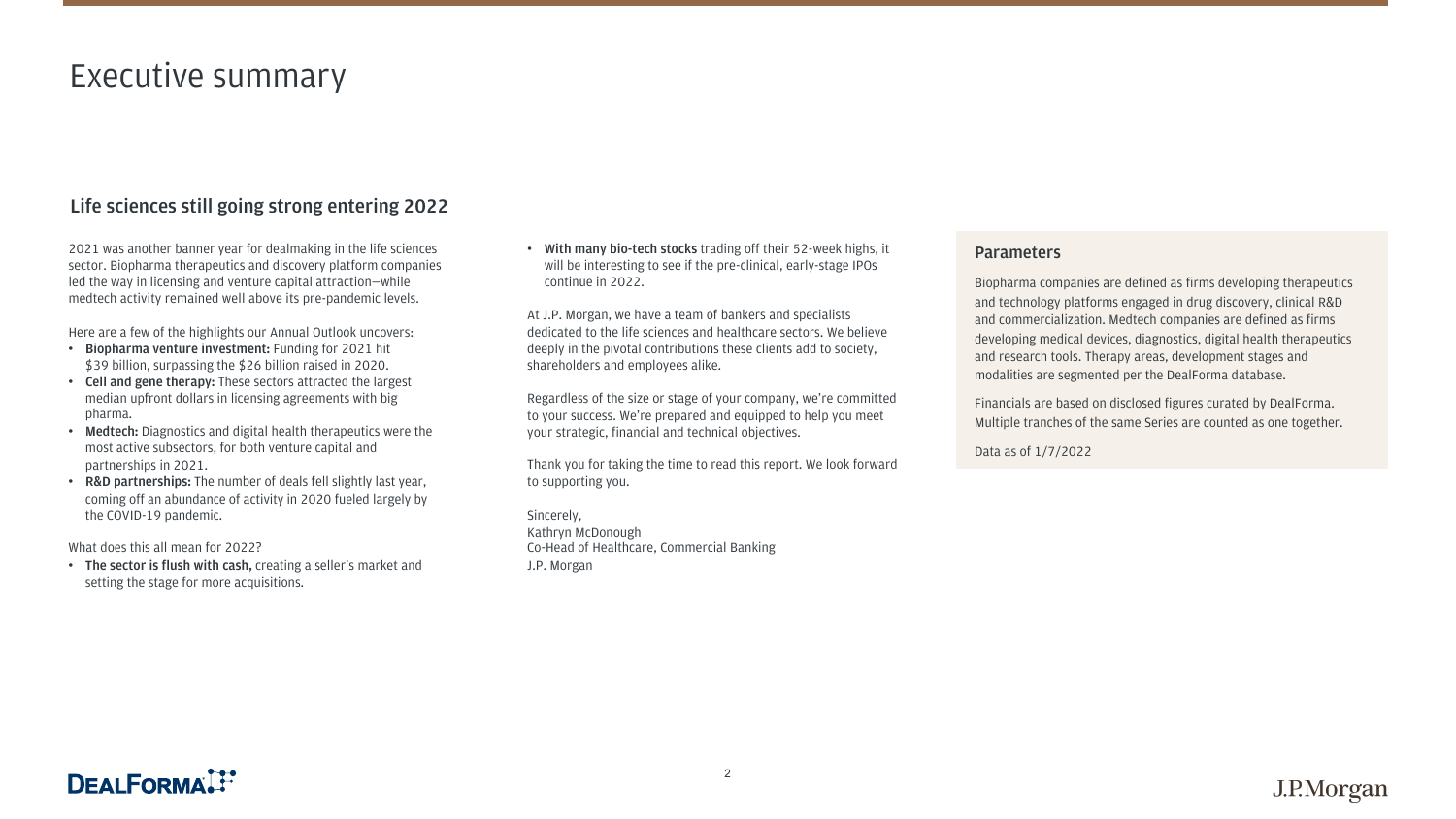# Biopharma Partnerships and M&A

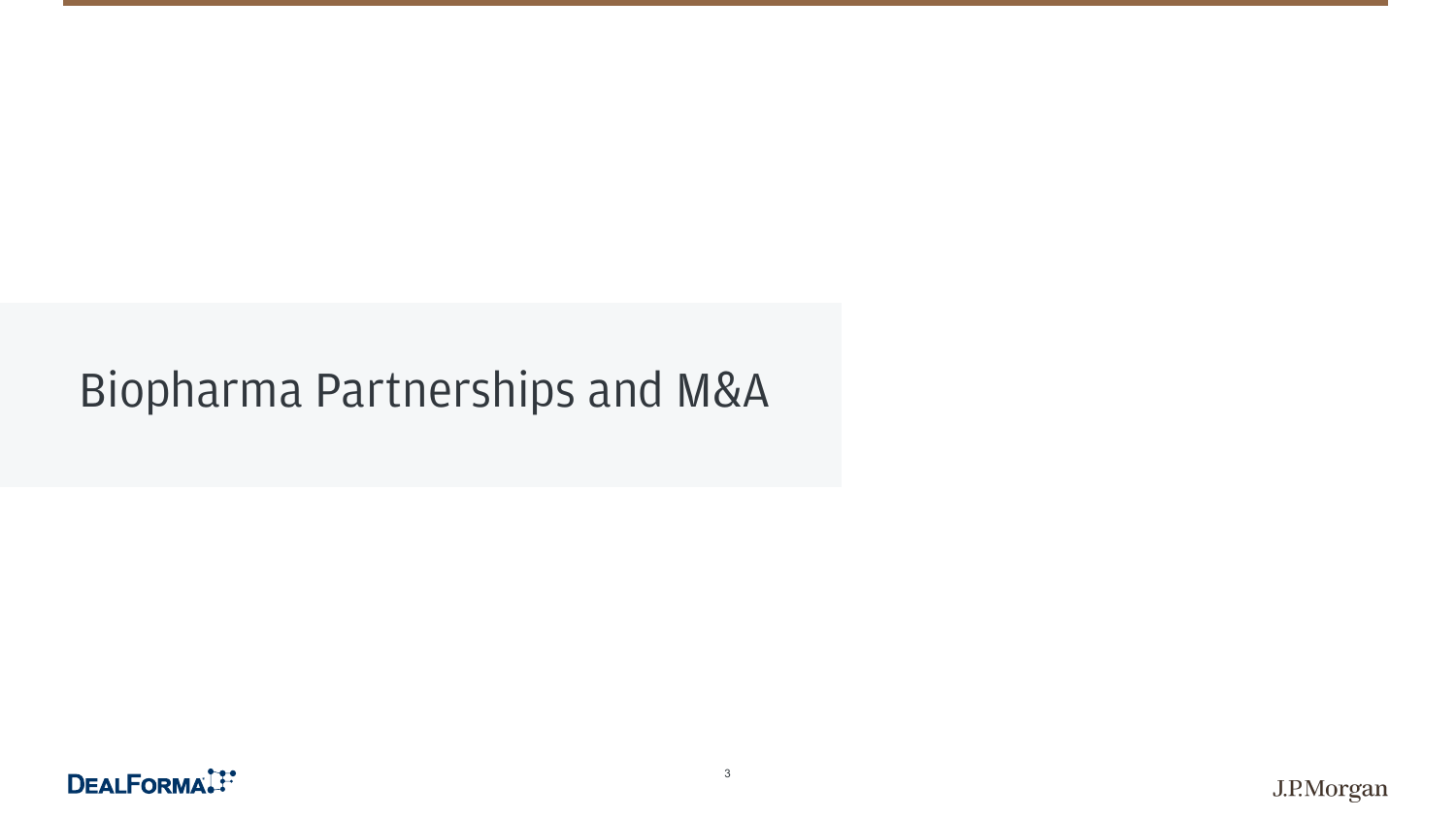## Biopharma dealmaking in perspective

 Biopharma dealmaking activity was down slightly in 2021, back to longstanding disease areas after a deep focus on deals specific to COVID-19 in 2020.

- • 1,918 total transactions across venture rounds and IPOs, deals and M&A in 2021.
- • 745 biopharma R&D partnerships signed in 2021, down from the peak of 828 in 2020, which included 276 deals for COVID-19 therapeutics, vaccines, and diagnostics, plus 524 across medtech, manufacturing, supply, and other contract services.
- • 595 venture rounds completed for drug and platform developers, beating full-year 2020.

 Financials based on disclosed figures. Data through 1/7/2022. Source: [DealForma.com](https://DealForma.com) database

### **DEALFORMAL!**

### **Biopharma Therapeutics and Discovery Platform Deal Flow: Total Number of Deals**

 Pipeline/Business Unit Purchases Sales/Co-Promotion

Venture Rounds



**M&A** 

**R&D Partnerships** 

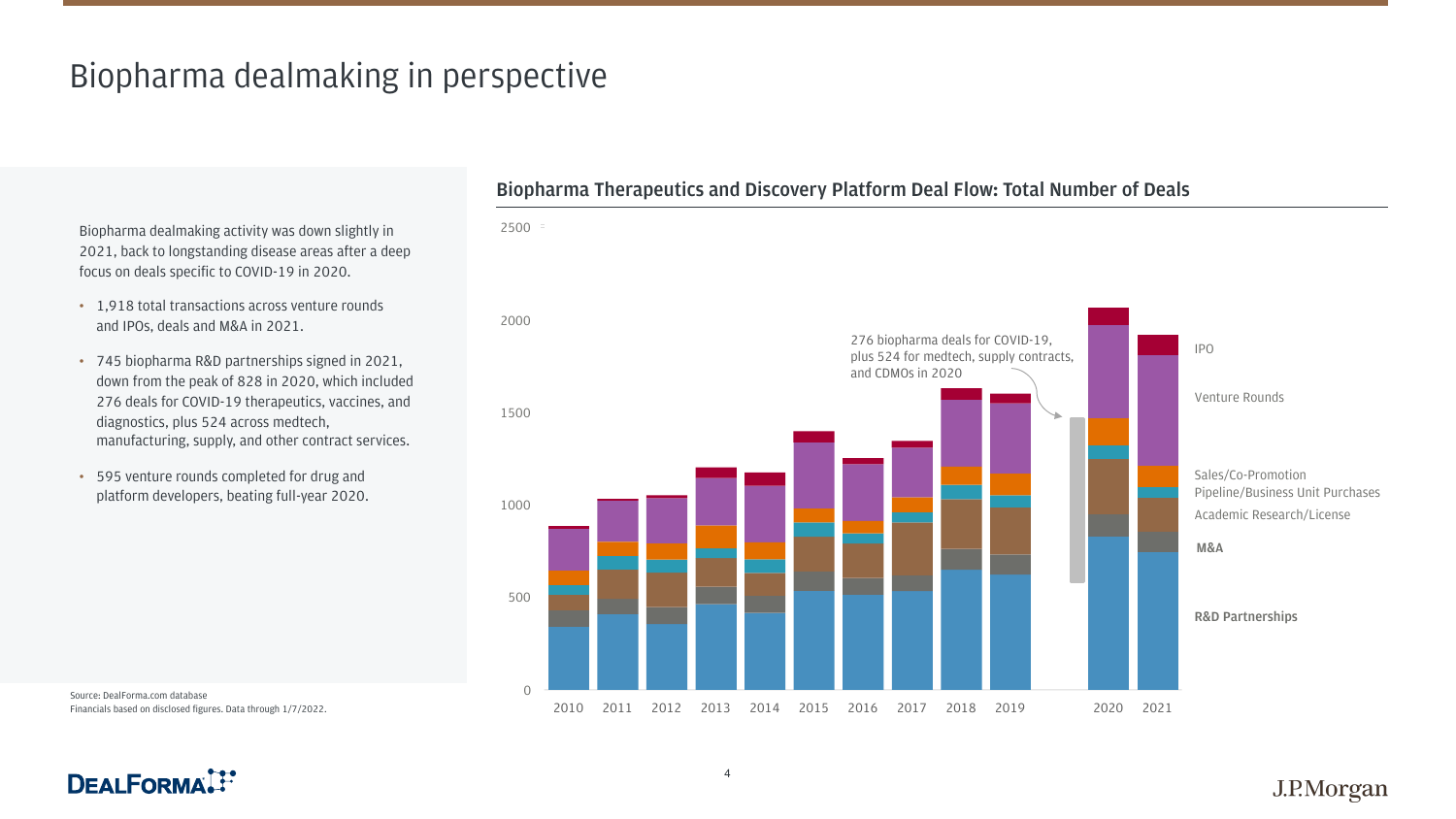Merger and acquisition activity continued across all healthcare and life sciences subsectors as the number of deals tracked higher driven mainly by CDMO and service companies. Biopharma deal values, however, continued lower.

- 
- 20 **Private, Small, Med,**
- 
- and Large Cap

J.P.Morgan

## Waiting for biopharma mega-mergers despite higher activity in other subsectors

Number of M&A Deals

CDMO & Services

- 107 M&A transactions for biopharma therapeutics and platform companies were announced in 2021, off slightly from the peak in 2020.
- \$69.8 billion in total M&A upfront cash and equity for biopharma companies, down 38% from 2020, not counting contingent values.

Source: [DealForma.com](https://DealForma.com) database Financials based on disclosed figures. Data through 1/7/2022.

**DEALFORMAL** 

**Biopharma M&A Activity Compared with Other Healthcare and Life Sciences Subsectors** 







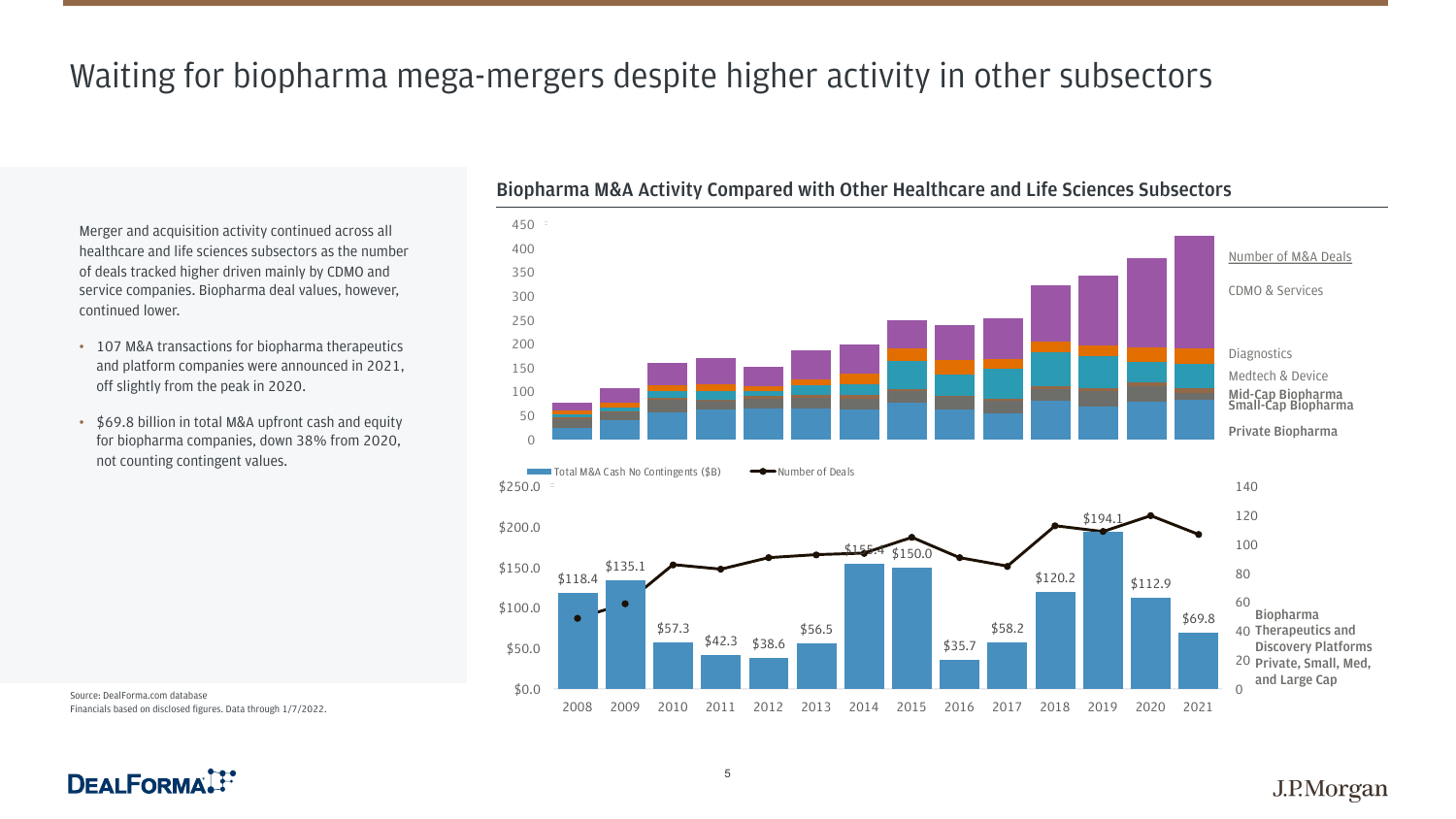Licensing activity for therapeutics and platforms finished 2021 lower than last year, in part due to 2020 having 380 deals specific to COVID-19—plus other therapy areas and another 500 deals. Deal counts and total upfront payments were lower, while deals with larger milestones and contingencies were higher.

- 749 biopharma therapeutics and platform R&D partnerships were signed in 2021, down from 807 in the prior year.
- \$13.3 billion in total upfront cash and equity for licensing transactions, down 27% from 2020.
- \$151.4 billion in total announced deal values as inlicensees mitigated risk into milestones, especially as more deals moved earlier to preclinical stages.

## Biopharma licensing upfronts cooled off on fewer deals

Source: [DealForma.com](https://DealForma.com) database Financials based on disclosed figures. Data through 1/7/2022.



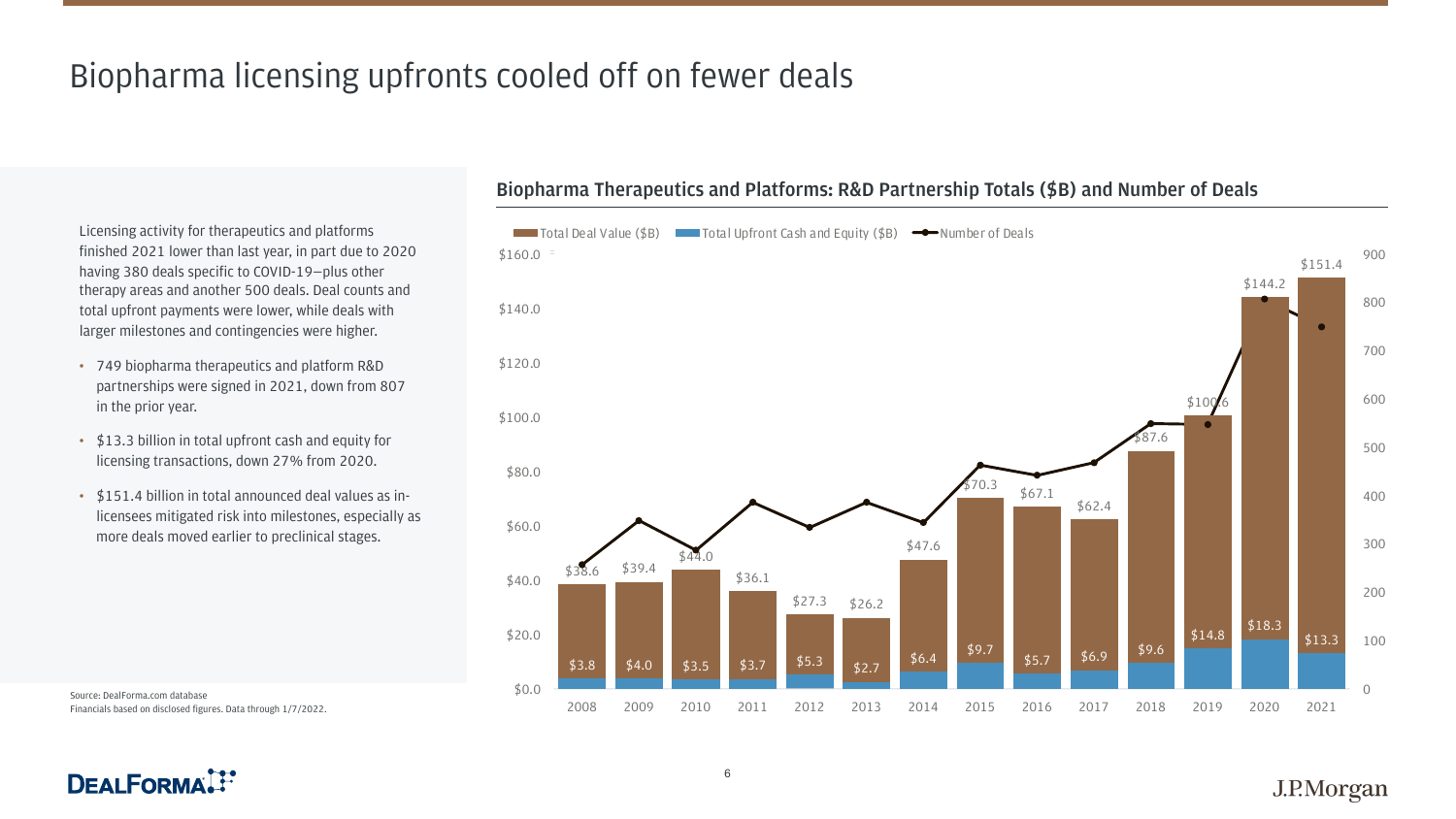## COVID-19 specific deals stacked on top of other R&D partnerships in 2020

Biopharma dealmakers started signing deals specifically for COVID-19 therapeutics, vaccines, and diagnostics as early as January 2020. The extra deal flow was significant through the first half of 2020. This added deals atop partnerships signed for other indications, modalities, and technologies.

 Financials based on disclosed figures. Data through 1/7/2022. Source: [DealForma.com](https://DealForma.com) database



- 276 R&D partnerships were signed in 2020 specifically for COVID-19 related therapies, vaccines, and diagnostics.
- Another 524 deals were signed for other activities around COVID-19 such as manufacturing and supply contracts, grants, and academic research.
- In total, 800 deals were signed in addition to ongoing deal flow in other therapy areas before and after 2020.

**R&D Partnerships for COVID-19 therapeutics, vaccines, and diagnostic: Monthly Number of Deals** 

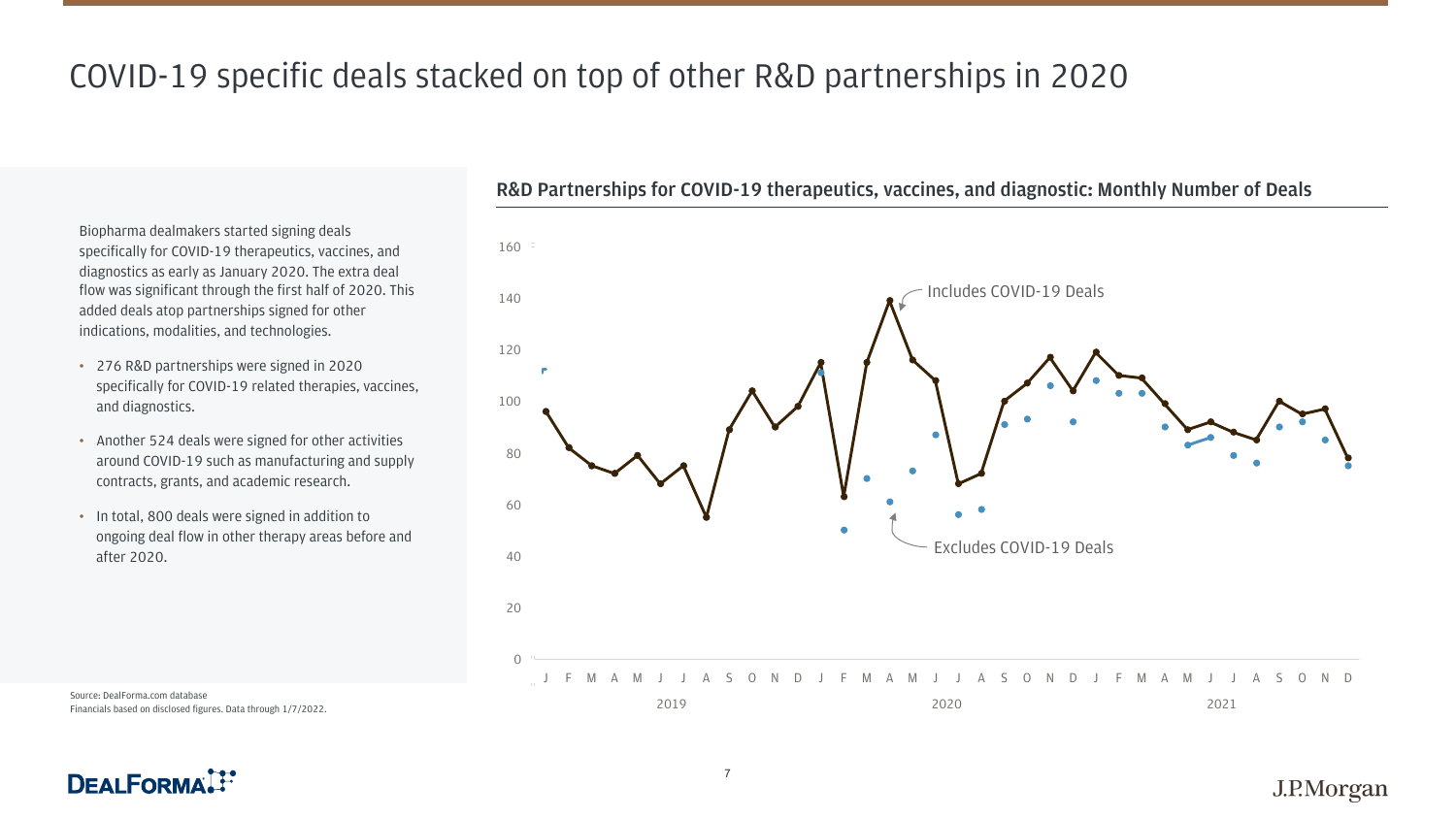## Large-cap biopharma is doubling up on oncology and neurology across all modalities

 The top five therapy areas saw nearly double the amount of upfront licensing invested from large-cap biopharma in the last two years. Growth was consistent across all therapeutic modalities with cell and gene therapy now receiving considerable upfront cash and equity.

- • \$10.6 billion in upfront cash and equity for cancer program in-licensing by large-cap biopharma in 2020 and 2021.
- • Nearly double the upfront payments across the top five therapy areas, from \$10 billion in 2018-2019 to \$19 billion in 2020-2021

 Financials based on disclosed figures. Data through 1/7/2022. Source: [DealForma.com](https://DealForma.com) database

### **Top Therapy Areas and Modalities In-Licensed by Large-Cap Biopharma: Total Upfront Cash & Equity (\$B)**

**DEALFORMAL!** 

| \$0.8<br>\$1.0 | Immunotherapy<br><b>Cell Therapy</b> |
|----------------|--------------------------------------|
| \$1.2          | <b>Gene Therapy</b>                  |
| \$6.8          | <b>Small Molecule</b>                |
| \$9.3          | <b>Biologics</b>                     |
|                |                                      |

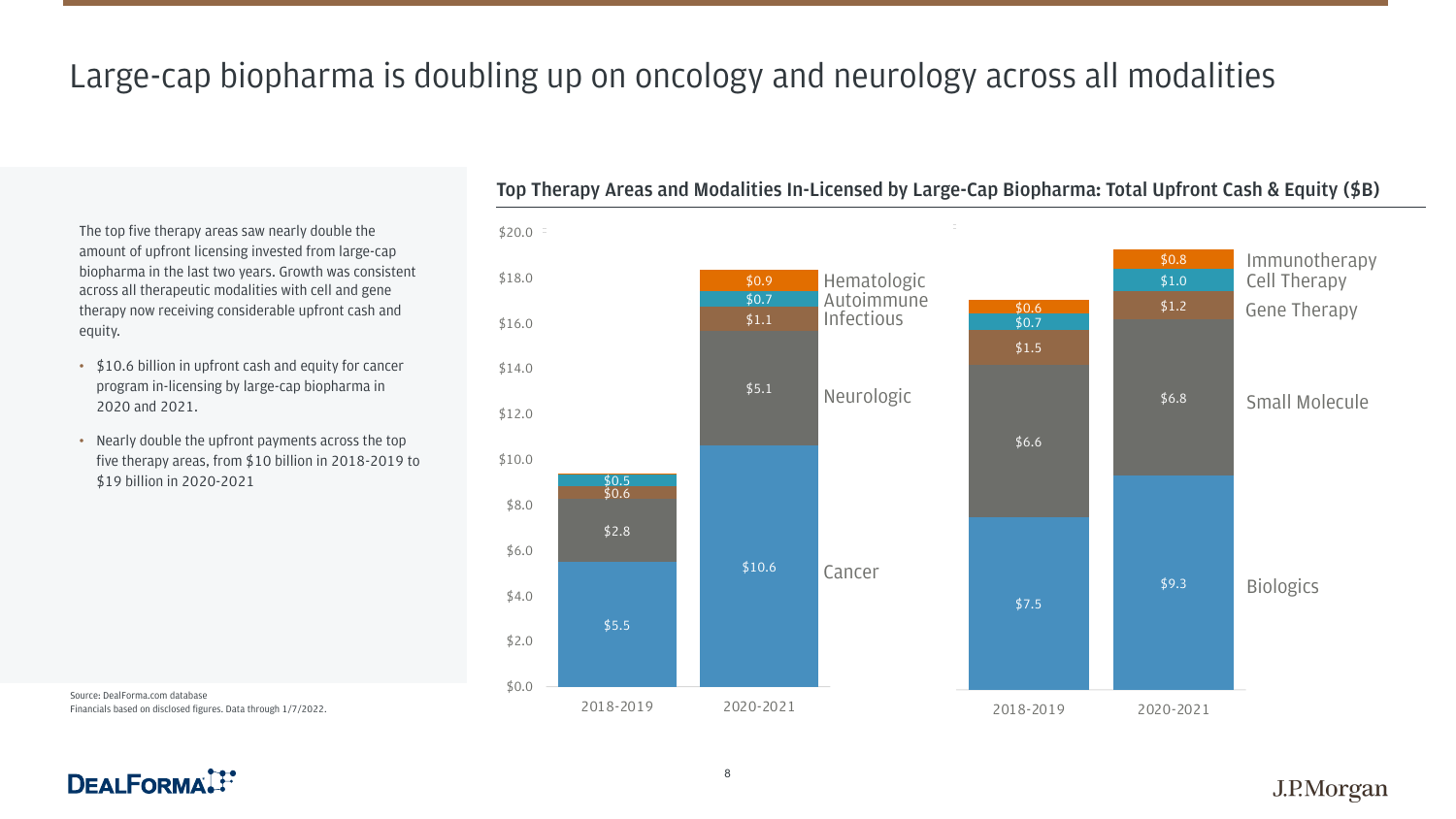## Cell and gene therapy bring the highest median upfront payments in licensing

The number of new deals being announced for advanced therapies such as cell therapy and gene therapy has gone up over the last five years. These deals often garner higher licensing upfront payments. Across all treatment modalities, median upfront cash and equity for cell and gene therapy deals ranked the highest.

 Financials based on disclosed figures. Data through 1/7/2022. Source: [DealForma.com](https://DealForma.com) database

**DEALFORMAL:** 

- \$48 million median upfront cash and equity for 2021 cell therapy in-licensing, slightly higher than in 2020.
- \$30 million median upfront cash and equity for 2021 gene therapy in-licensing. This came in lower on more deals—but note that medians were over \$65 million in recent years.

**Cell and Gene Therapy In-Licensing: Median Upfront Cash & Equity (\$M)** 

### Cell Therapy  $$60$  = \$55  $$45$  \$50 \$45  $\frac{$48}{ }$ \$40  $$24$   $$25$   $$23$   $$23$   $$23$  $$10$  \$10 \$10 \$10 \$10 \$11  $$10 \t $3 \t $6 \t $4 \t $3$ \$0 2008 2009 2010 2011 2012 2013 2014 2015 2016 2017 2018 2019 2020 2021







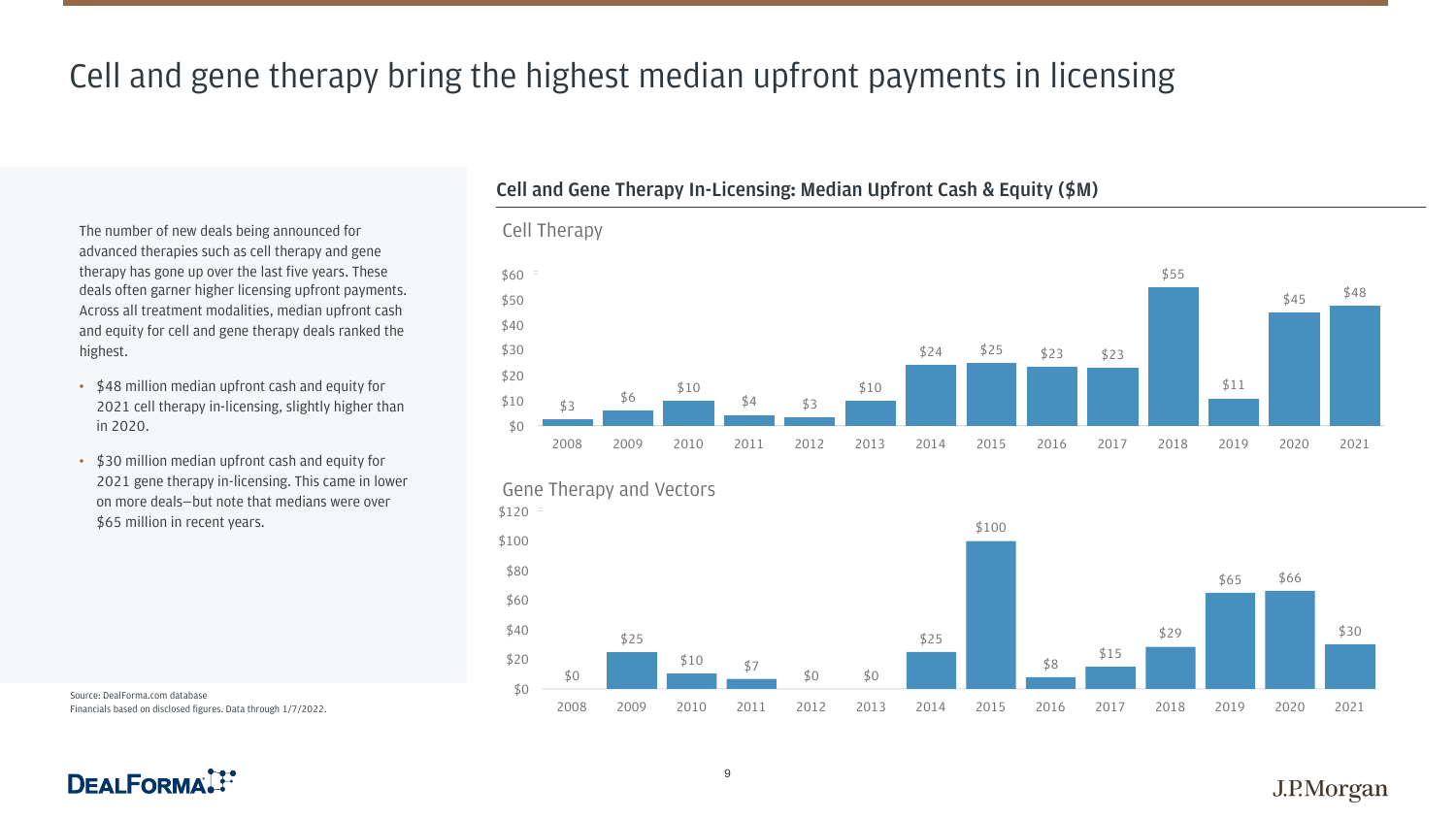## Big pharma is in-licensing earlier

 Big pharma's interests are an important topic on every business developer's mind. By stage of development, large-cap biopharma (\$50 billion+) has been going earlier in their transactions.

- • Large-cap biopharma in-licensed 109 deals in Phase III and earlier stages year-to-date.
- • 72% of in-licensing partnerships signed into large-cap biopharma are for discovery platforms.

 Financials based on disclosed figures. Data through 1/7/2022. Source: [DealForma.com](https://DealForma.com) database



### **In-Licensing by Large-Cap Biopharma (\$50B+): Share of R&D Partnerships by Stage at Signing**

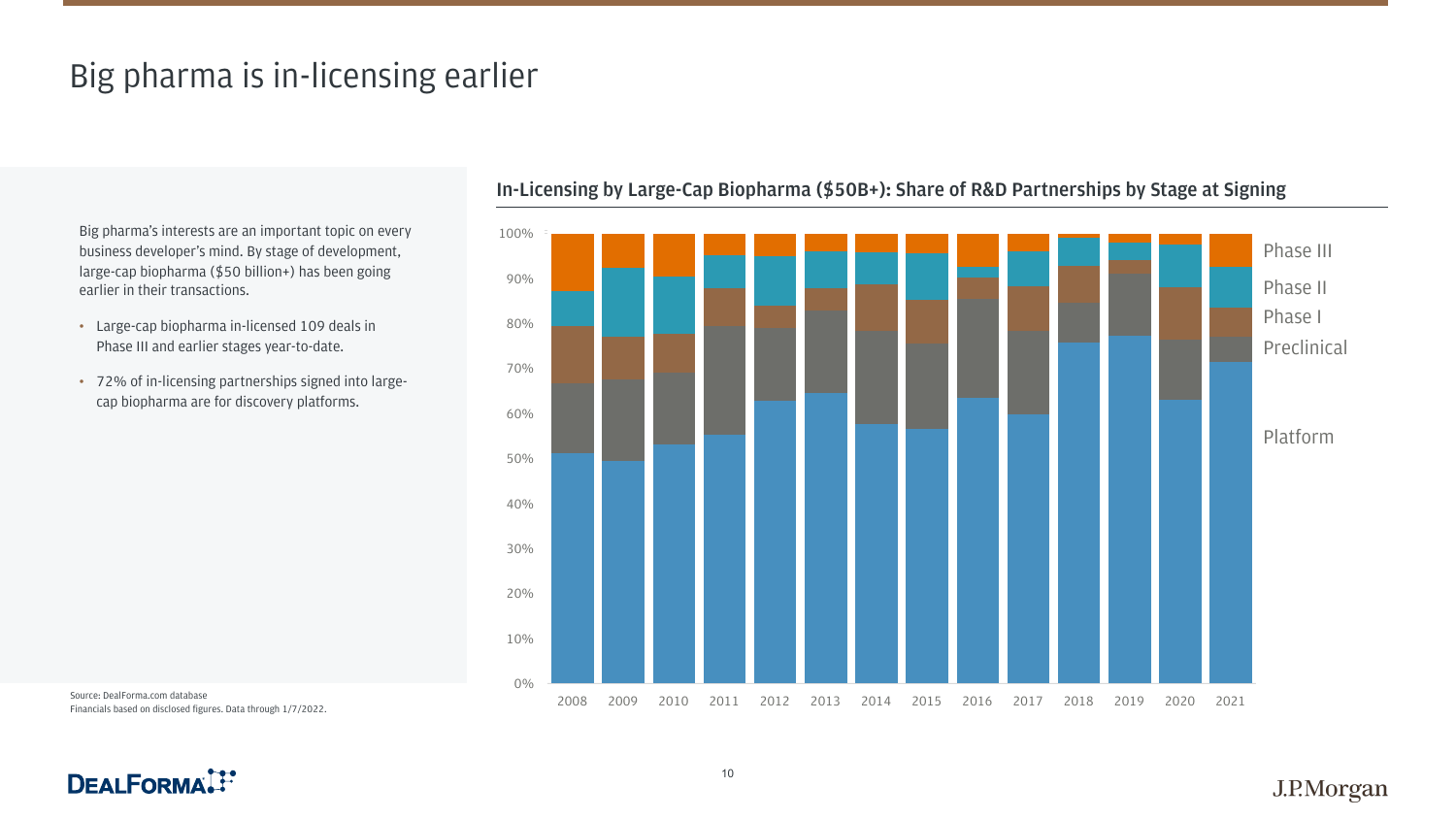## <span id="page-10-0"></span>Big pharma is also paying more upfront for in-licensing Phase I assets

Business developers planning to out-license to big pharma factor in when to do so. There is cost and risk associated with advancing an asset to the next stage of development. Until 2015, Phase II data presented the value inflection point for out-licensing. Recently, however, Phase I assets have brought in the largest jump in upfront cash and equity.

 Financials based on disclosed figures. Data through 1/7/2022. Source: [DealForma.com](https://DealForma.com) database

**DEALFORMAL:** 

- \$120 million median upfront cash and equity for Phase II assets license deal signing.
- 118% jump from preclinical stage deals to Phase I.
- The 60% jump in upfronts to Phase II then levels off for Phase III when regional and territory-split deals factor in.

**In-Licensing by Large-Cap Biopharma (\$50B+): Median Upfront Cash & Equity by Stage, 2015-2021 (\$M)** 

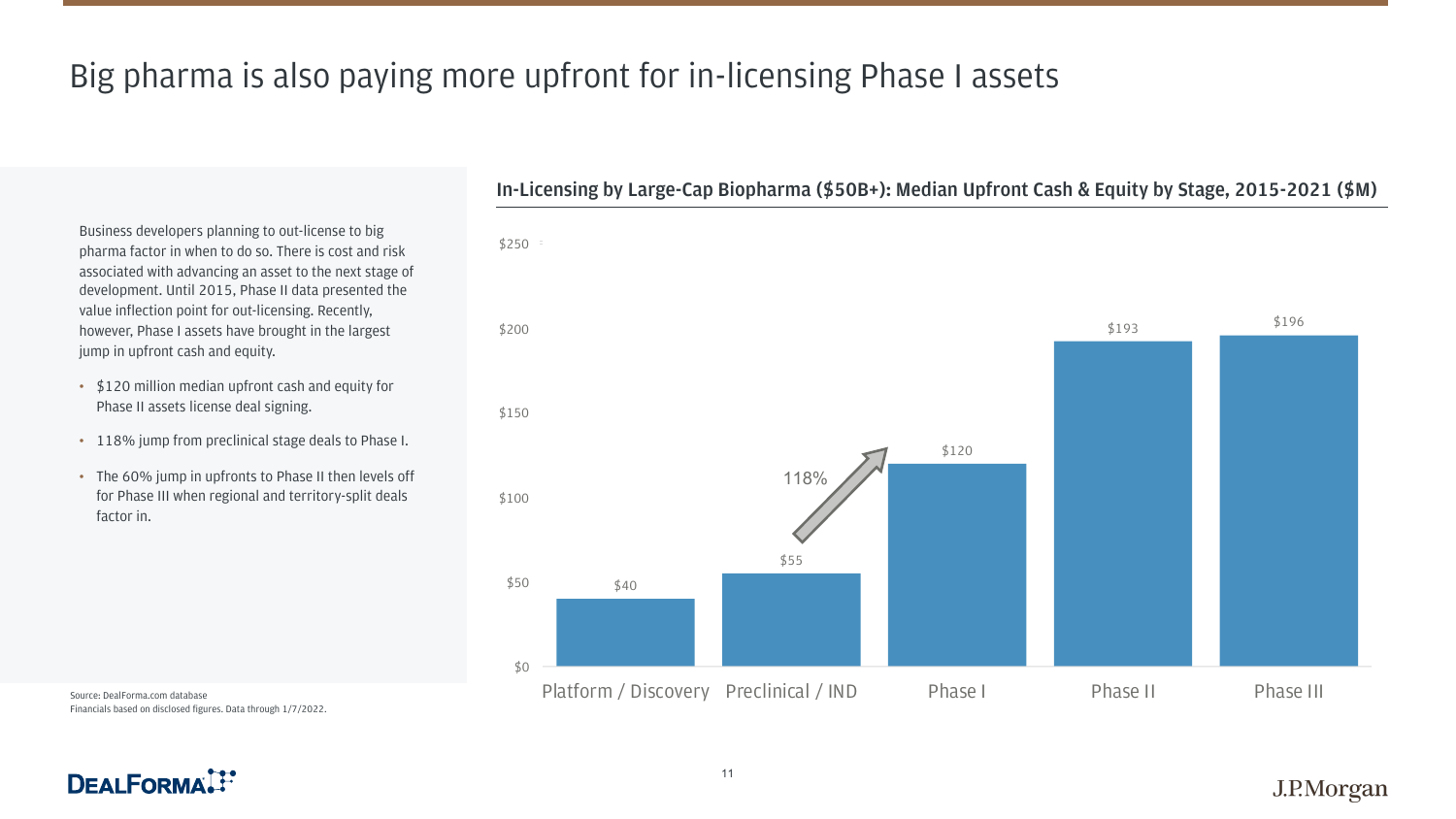# Biopharma Venture Highlights

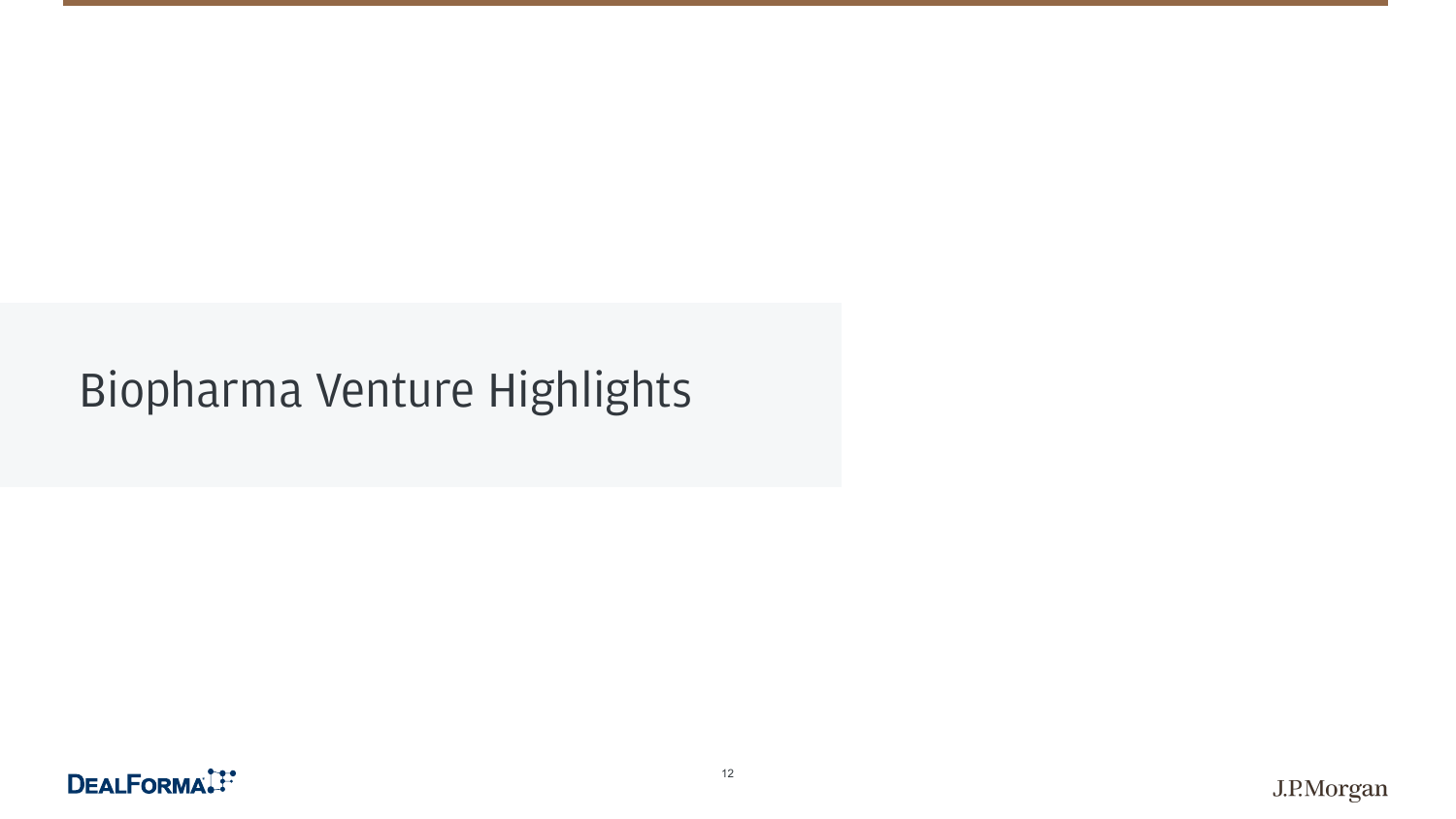## Biopharma venture investment charged higher to set record

 Venture investment activity in biopharma continued to set records for the number of rounds and total dollars raised.

- • \$38.7 billion was raised in private funding rounds into biopharma therapeutics and platform companies in 2021.
- • 595 rounds of funding for discovery and clinicalstage companies.

 Financials based on disclosed figures. Data through 1/7/2022. Source: [DealForma.com](https://DealForma.com) database

**DEALFORMAL!** 



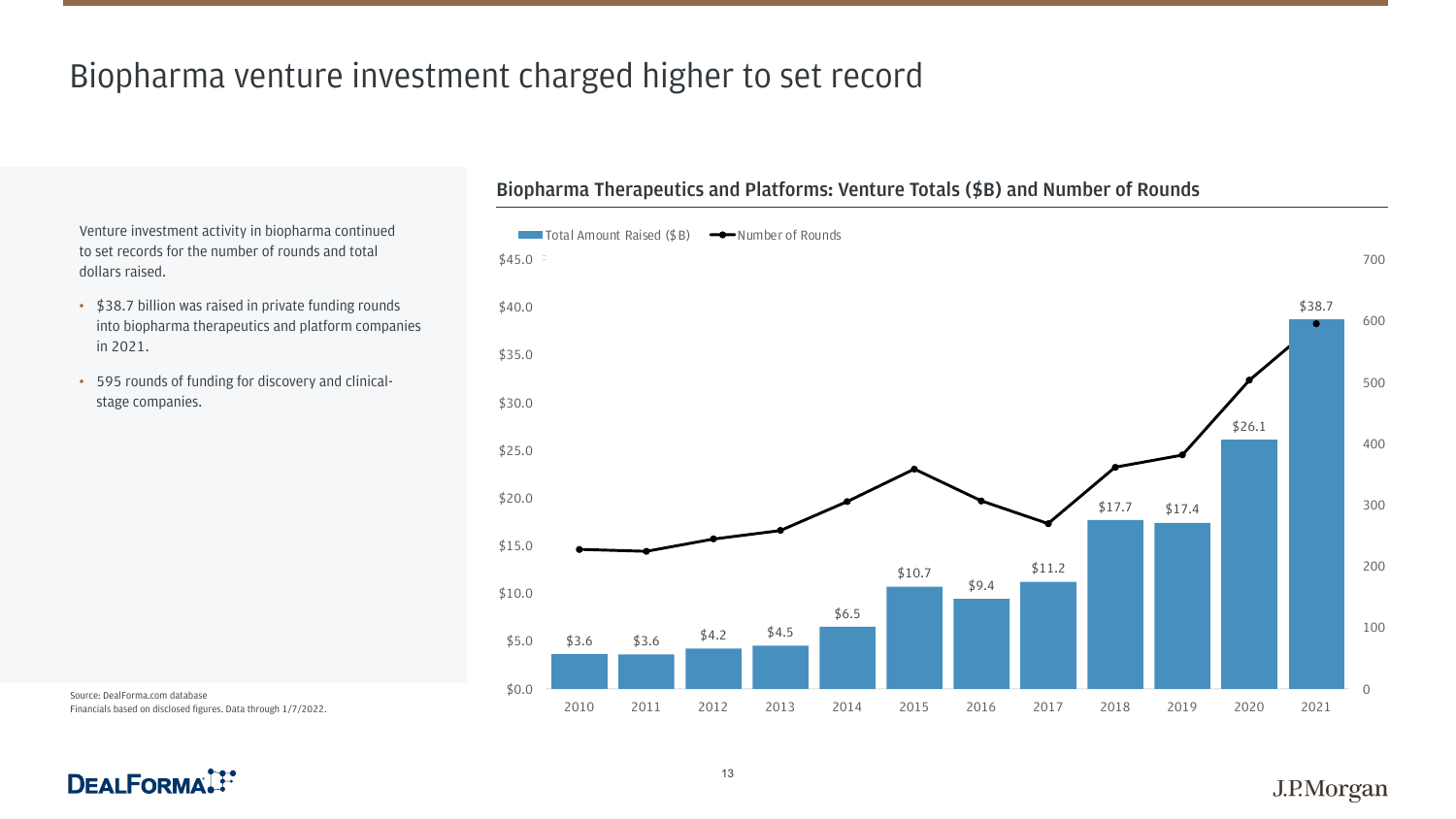## Big gains in Series B and C round averages for biopharma

With abundant venture capital flow starting in 2017, biopharma firms are now back for second and third rounds as Series B and C averages topped prior years.

 Financials based on disclosed figures. Data through 1/7/2022. Source: [DealForma.com](https://DealForma.com) database

**DEALFORMAL!** 

- Series B saw a 44% increase to a \$92 million average in year-to-date growth.
- Series C average increased 26% to \$110 million.
- First-round averages have been within range since climbing in 2018. Series A rounds averaged \$50 million.

### **Biopharma Therapeutics and Platforms: Average Venture Rounds by Series (\$M)**



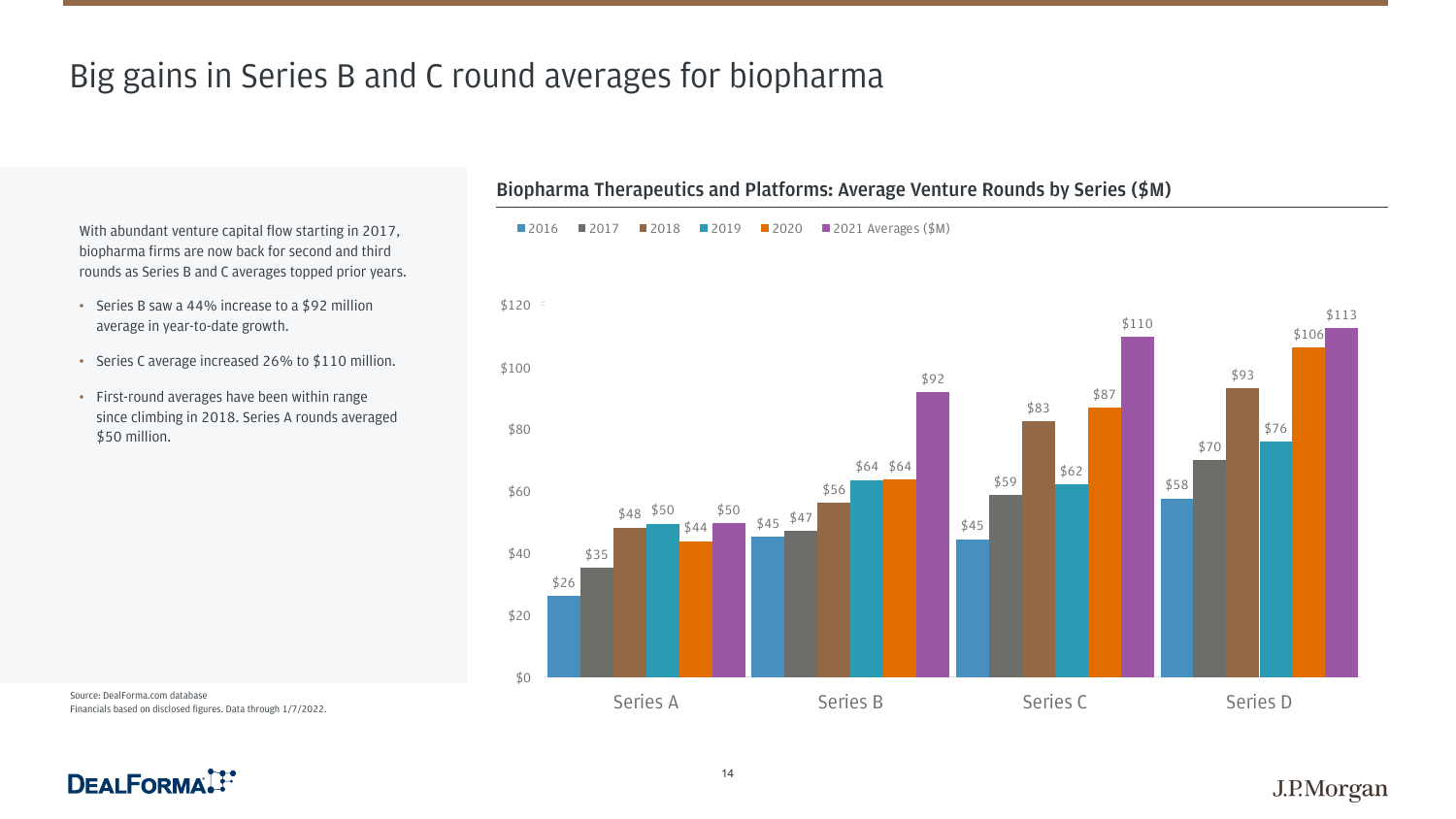Phase I and earlier-staged biopharma companies continued to see larger venture round averages.

- Platform and discovery-stage biopharma companies are seeing an average round of \$68 million.
- Year-over-year growth in preclinical averages to \$59 million and Phase I venture rounds to \$80 million.

## Early-stage biopharma venture round averages continued to increase

Source: [DealForma.com](https://DealForma.com) database Financials based on disclosed figures. Data through 1/7/2022.



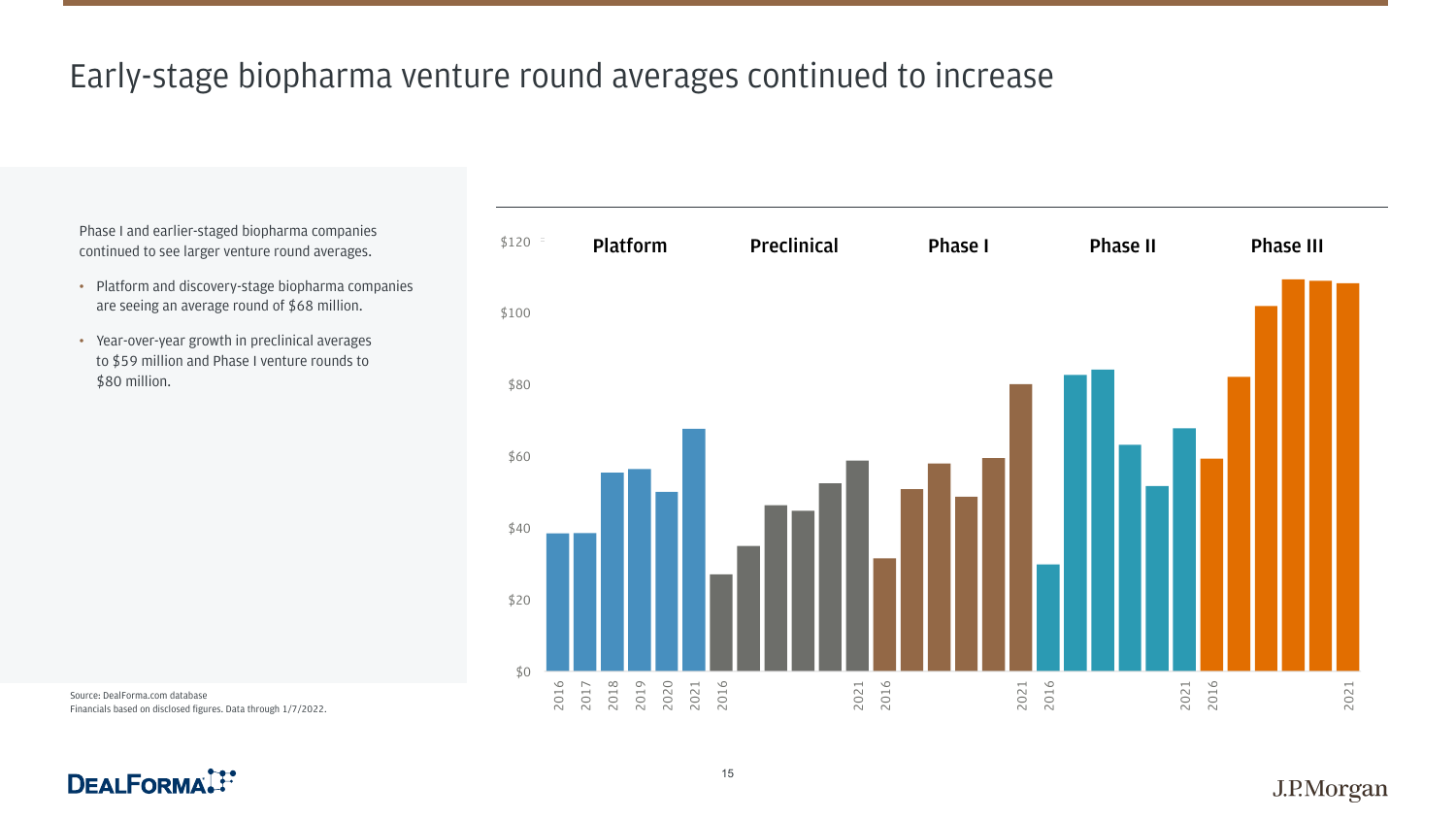Biopharma companies developing cancer therapies attracted half of all initial venture funding since 2020 along with biologics and small molecule drugs.

- \$6.2 billion in seed and Series A rounds focused on cancer in 2020 and 2021.
- \$12.5 billion in total seed and Series A across all therapy areas.
- Biologics and small molecule drug developers saw \$4.6 billion and \$4.3 billion, respectively, in initial funding rounds followed by cell and gene therapy.

## Top therapy areas and modalities attract seed and Series A rounds

### **Top Therapeutics Areas and Modalities: Total Seed and Series A for 2020-2021 (\$M)**

Source: [DealForma.com](https://DealForma.com) database Financials based on disclosed figures. Data through 1/7/2022.



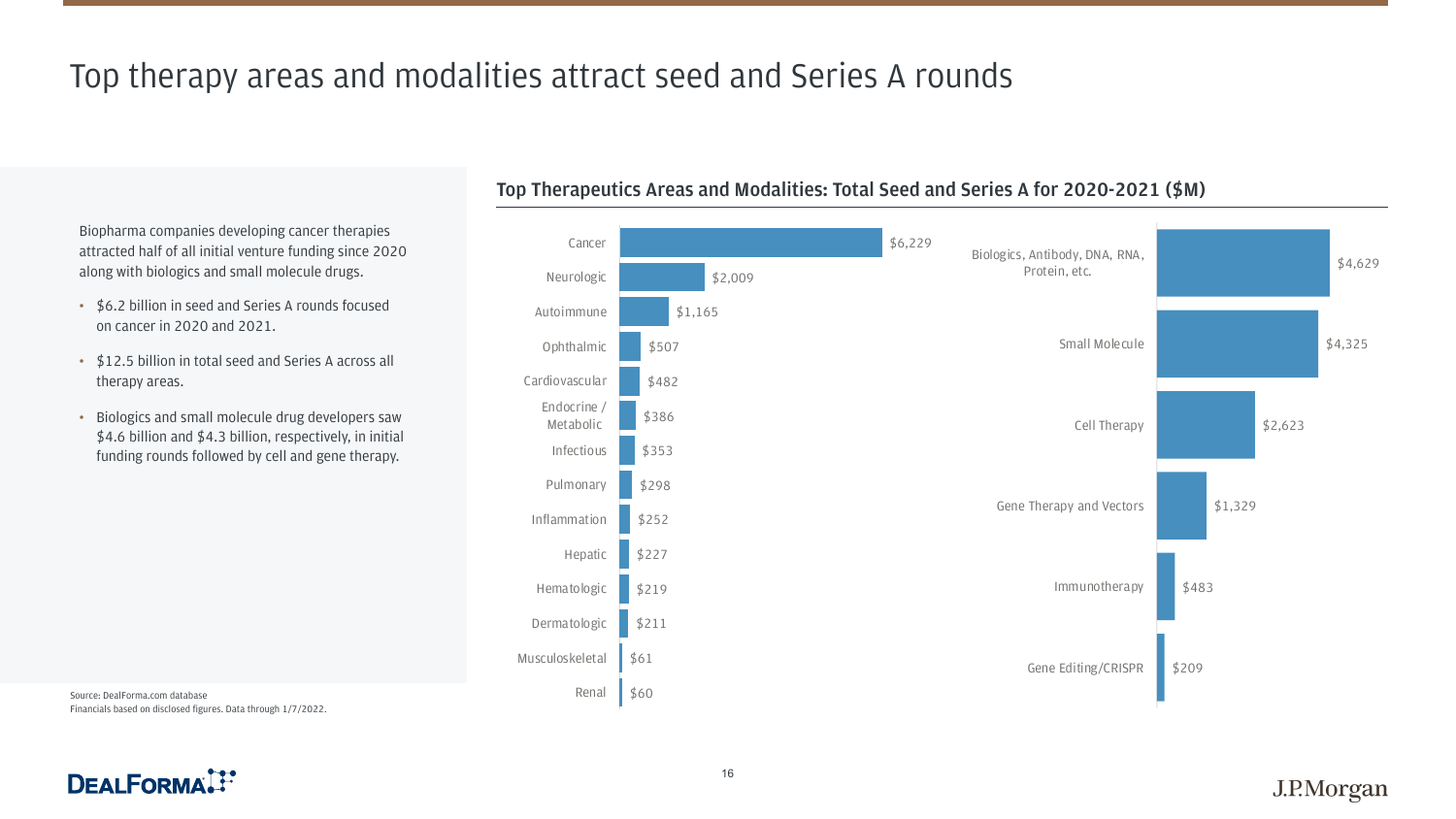# Medtech Partnerships and M&A

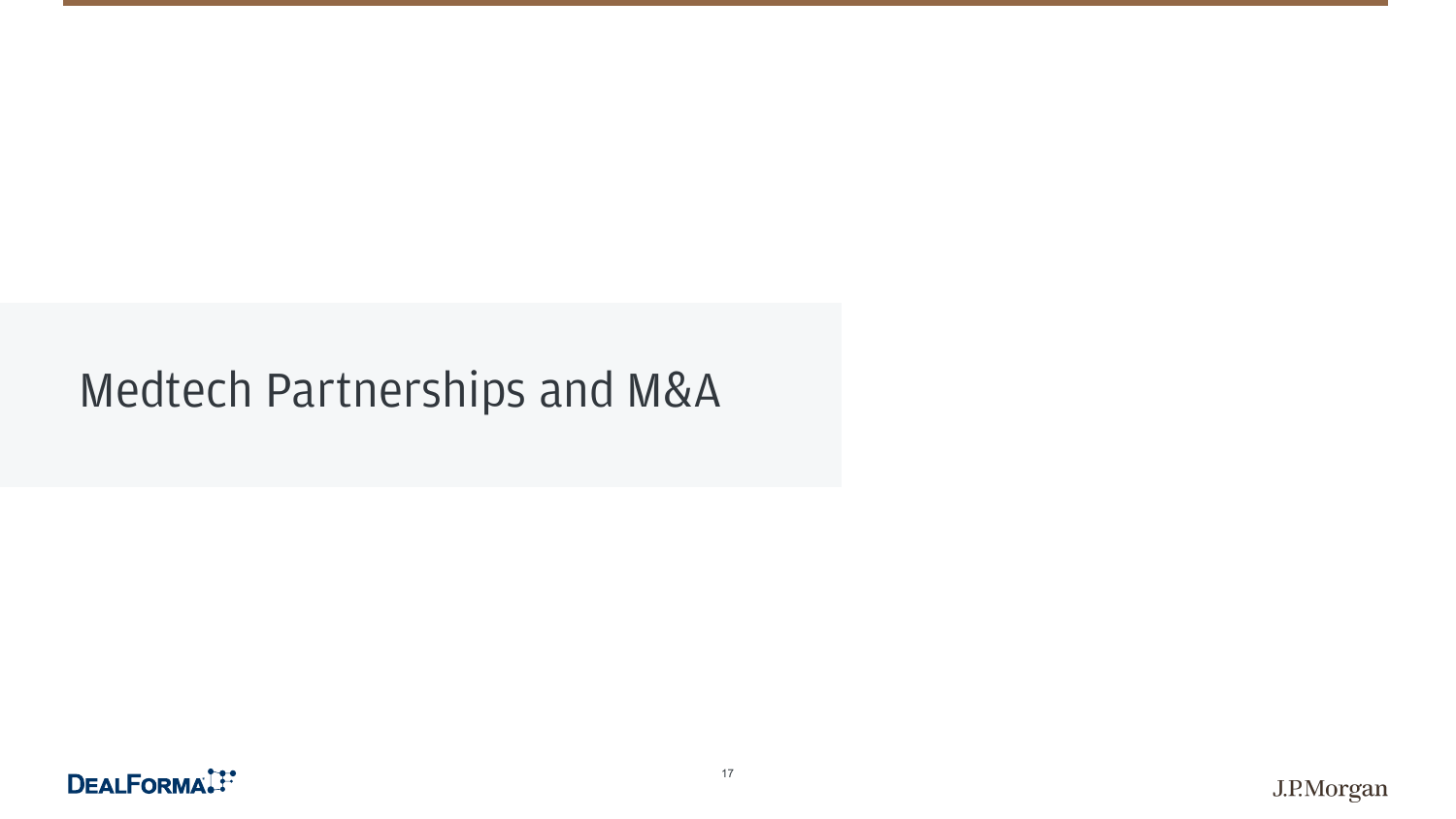## Medtech dealmaking in perspective

Venture fund raising has dominated the deal space in medtech since the start of 2020 due in part to activity around COVID-19 diagnostics and digital tech.

 Financials based on disclosed figures. Data through 1/7/2022. Source: [DealForma.com](https://DealForma.com) database

**DEALFORMAL:** 

- Medtech venture activity in 2021 followed a record 2020 with 809 rounds across device, diagnostics, digital therapeutics and research tool developers.
- 342 mergers and acquisitions and 318 R&D partnerships led business and corporate development activity in 2021.

### **Medtech, Diagnostics, Digital Therapeutics and Tools Deal Flow: Total Number of Deals**



Venture Rounds



Sales/Co-Promotion Pipeline/Business Unit Purchases Academic Research/License

**M&A** 

**R&D Partnerships**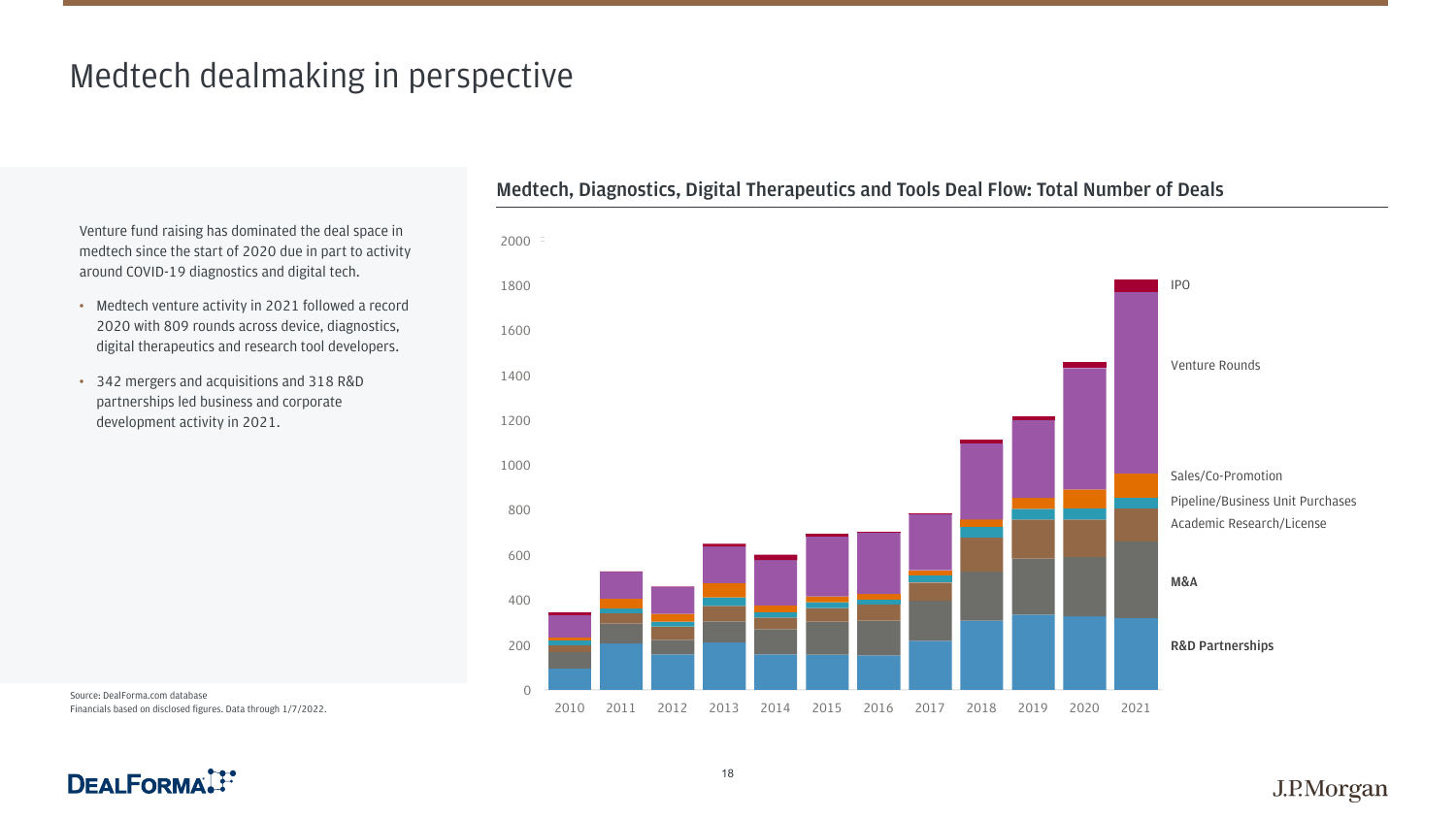## M&A in medtech, diagnostics and tools has been more active than biopharma

 Medtech M&A activity and values jumped in 2021, keeping this subsector much more active than biopharma therapeutics and platforms.

- • 342 mergers and acquisitions were announced in 2021, setting a record over the 265 in 2020.
- • \$143.6 billion in total M&A upfront cash and equity not counting contingent payments, which could add up to \$17 billion to the 2021 offer total.

 Financials based on disclosed figures. Data through 1/7/2022. Source: [DealForma.com](https://DealForma.com) database

**DEALFORMAL:** 

### **M&A Activity in Medtech, Diagnostics, Digital Therapeutics and Tools**

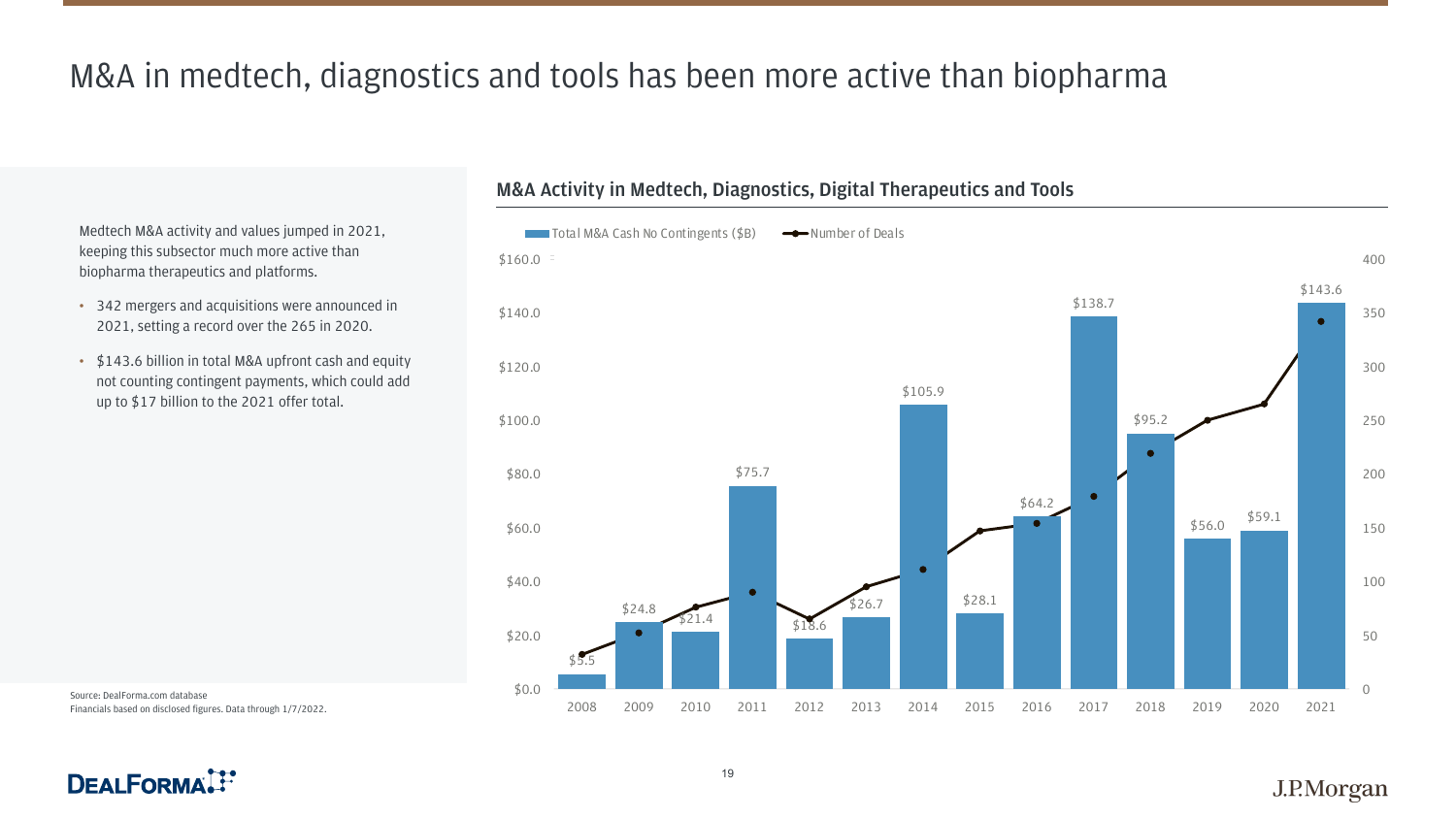## Licensing, commercialization partnerships and contracts drove medtech activity higher

Partnerships to develop medtech and diagnostics are often signed with large-cap biopharma with access to large amounts of patient data and the need to organize and prioritize clinical trials.

- 946 medtech partnerships and service contracts were signed in 2021, up slightly from 2020, which was already an active year in part to COVID-19 diagnostics deals.
- \$14.4 billion in total announced deal value, with \$1.4 million in committed upfront cash and equity. Total announced deal values were lower, though committed upfront payments continued upward.

Source: DealForma.com database Financials based on disclosed figures. Data through 1/7/2022.

**DEALFORMAL:** 

### **Medtech, Diagnostics, Digital Therapeutics and Tools: Partnership and Contract Service Totals (\$B)**

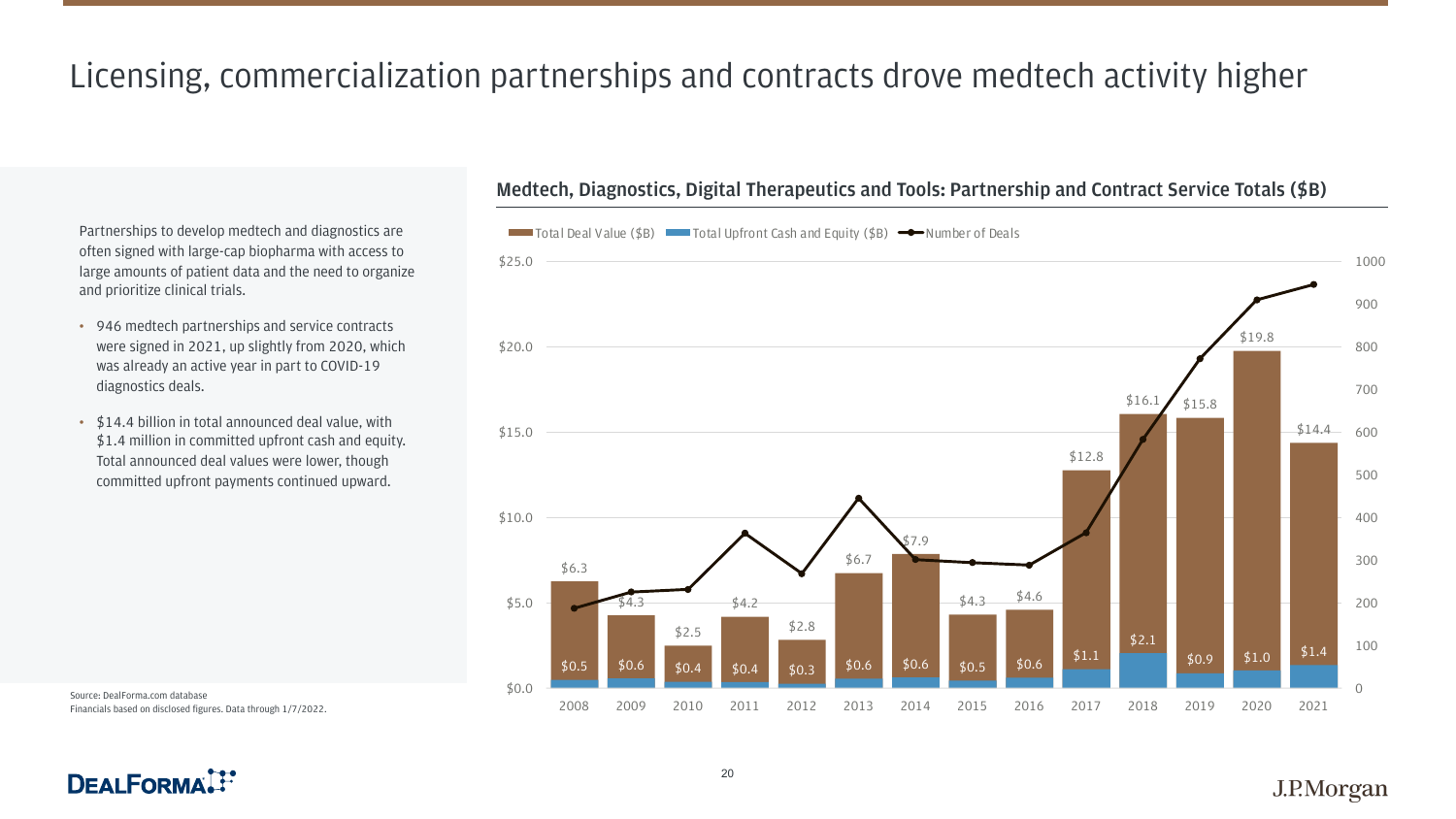# Medtech Venture Highlights

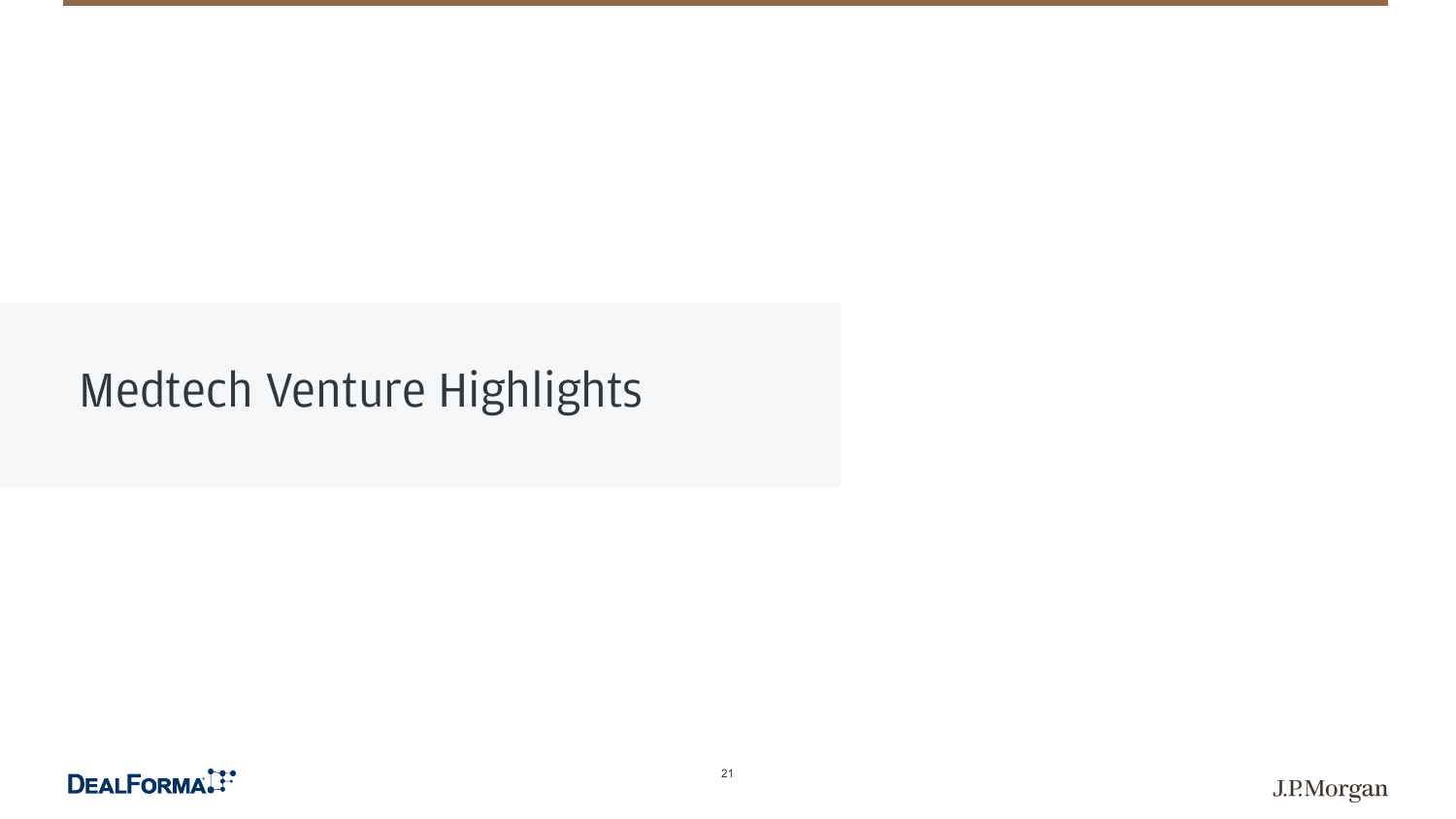## Medtech venture investment kept up with biopharma in record annual growth

 Full-year 2021 medtech venture funding kept up with biopharma in setting records for the number of rounds and dollars invested in diagnostics, digital health and computational tools.

- • \$36.4 billion in total medtech venture funding in 2021, following \$18.2 billion in 2020.
- • 809 funding rounds for the year, with most of the rounds completing in the second quarter.

 Financials based on disclosed figures. Data through 1/7/2022. Source: [DealForma.com](https://DealForma.com) database

**DEALFORMAL!** 

### **Medtech, Diagnostics, Digital Therapeutics and Tools: Venture Totals (\$B) and Number of Rounds**

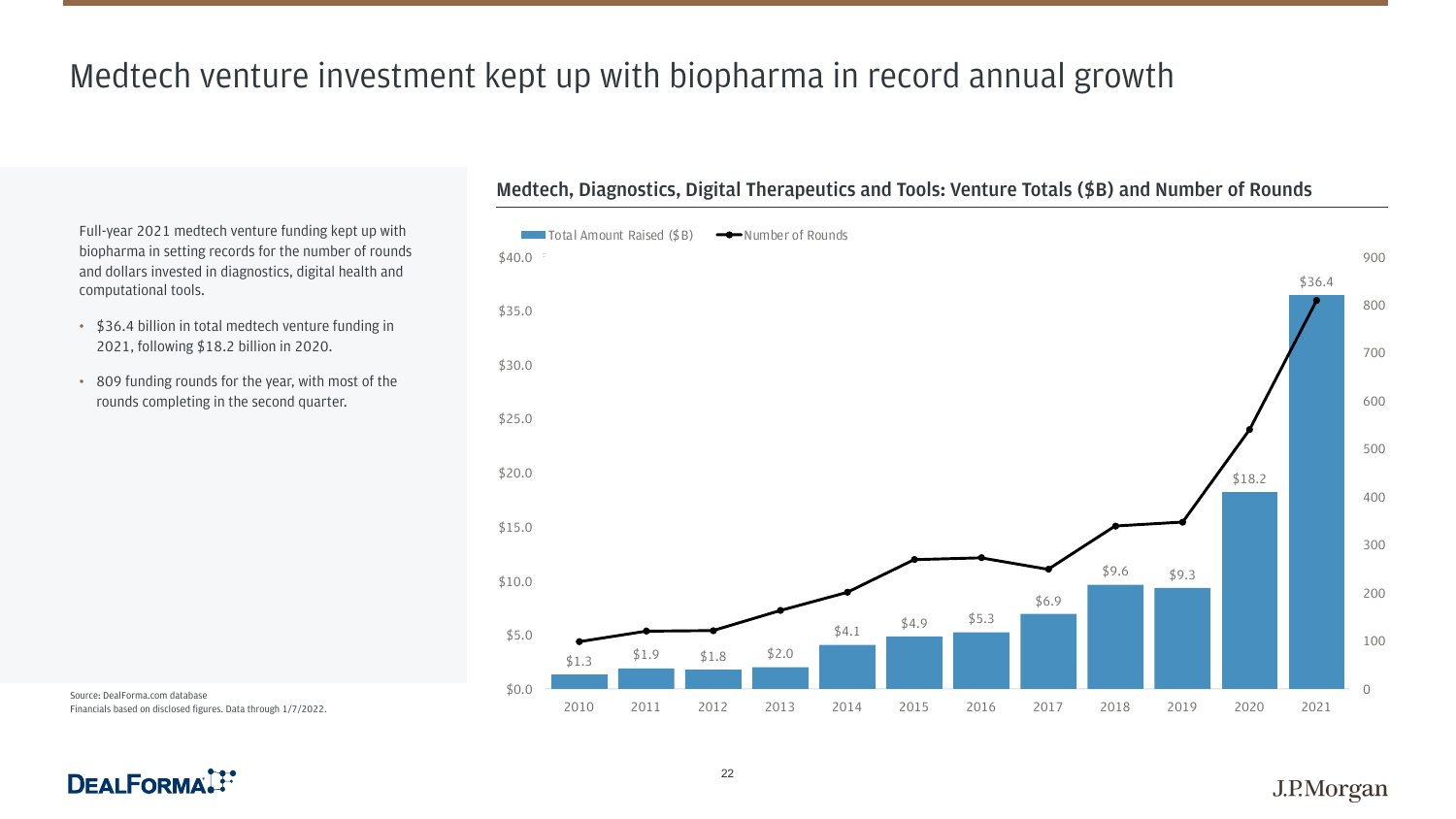## Medtech venture averages grew in later stage and crossover rounds

Averages for all rounds of venture funding grew in 2021, with the largest increase in Series D rounds.

 Financials based on disclosed figures. Data through 1/7/2022. Source: [DealForma.com](https://DealForma.com) database

**DEALFORMAL:** 

## **Medtech, Diagnostics, Digital Therapeutics and Tools: Average Venture Rounds by Series**  2016 **2017 2018 2019 2020 2021** Averages (\$M) \$160  $$140$ \$120 \$98 \$100 \$91 \$90 \$86 \$80 \$69  $\frac{$63}{$59}$ \$49 \$49 \$49  $\frac{$42}{$35}$  \$38 \$35 \$38 \$35 \$35 \$40 \$38 \$35 \$40 \$38 \$35 \$41 \$29 \$20 \$15 \$17 \$13 \$13 \$20 \$23 \$0 Series A Series B Series C Series C Series D

- \$20 million average Series A for medtech extending to \$136 million average Series D in 2021.
- Diagnostics and digital therapeutics led investment activity driven by advances in biomarkers, telemedicine and digital health.